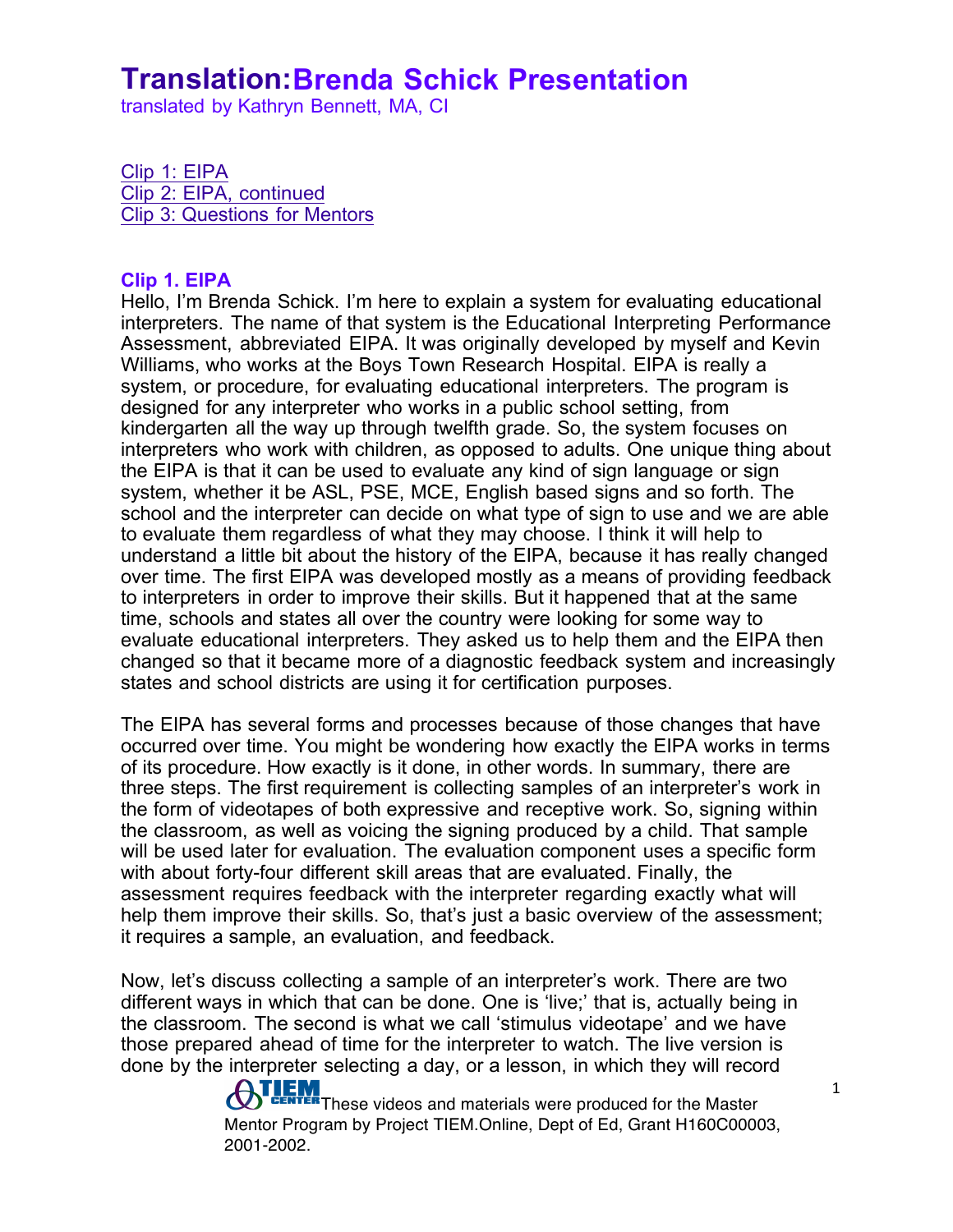translated by Kathryn Bennett, MA, CI

themselves. Understand that the material must be challenging and complex, not something that is a review, for instance. The classroom teacher must sign off and approve that, in fact, the material is new and the interpreter has not had an opportunity to go over it and review it ahead of time. Of course, all interpreters do preparation work, but it's not to a degree of over-preparation. And then the interpreter simply videotapes themselves while they are interpreting within the classroom. And you can see the child, other classmates, the teacher and so forth. It is an actual, real-live situation. For the receptive portion, we use a complex interview technique. This involves the deaf child, a hearing person who does not know sign and the interpreter all sitting together. The hearing person asks the child complex questions; these are not simplistic questions like "What is your name?" or "What is your favorite color?" Rather, it is something complex and interesting. The interpreter, of course, interprets the dialogue, voicing the deaf student's commentary and signing the hearing person's commentary. The three of them are videotaped having this interaction. Both of those instances, the live classroom and interview, are used within the evaluation.

Now, the second method of collecting samples is to use pre-prepared, stimulus videotapes. These videotapes are very unique. We have different versions of the tapes. For instance, there is an elementary version and a secondary, or middle school, version. Each of these shows several different classroom situations. I think the elementary version has six different classrooms ranging from first through sixth grade. And there is about ten minutes of tape for each of those. Before the interpreting session, the interpreter receives a copy of the lesson plans so that they can visualize what will be discussed, some of the key concepts or vocabulary that will be used, and in general what the lesson will be about. Therefore, it does not just come out of the blue. Instead, they have some time to think about and consider what will be happening before they watch the videotape. Once they are watching, they are recorded providing an interpretation for these classroom situations. What's nice about this is that it is an actual, real-life classroom situation. So, there are children raising their hand to ask a question, or children who are chitchatting, and children teasing one another, and so forth. All of that is on the videotape, so that the interpreter is sometimes required to change register, for instance. The interpreter will have to take many things into account.

For the receptive portion, we also have videotapes, but they are of children signing. We'll have a child commenting on different topics and someone asking them questions about it. The interpreter has to receptively take in what the child is signing and then provide a voiced interpretation for that. And all of that is videotaped as well. So, while they both use some previously developed videotapes, they cover educational situations and children. The secondary version is almost the same as the first in that they share the same concept. It is in a classroom with a teacher being videotaped. The interpreter watches that and

> **TEM**<br>**These videos and materials were produced for the Master**<br> $\frac{1}{2}$  and the Master open Mentor Program by Project TIEM.Online, Dept of Ed, Grant H160C00003, 2001-2002.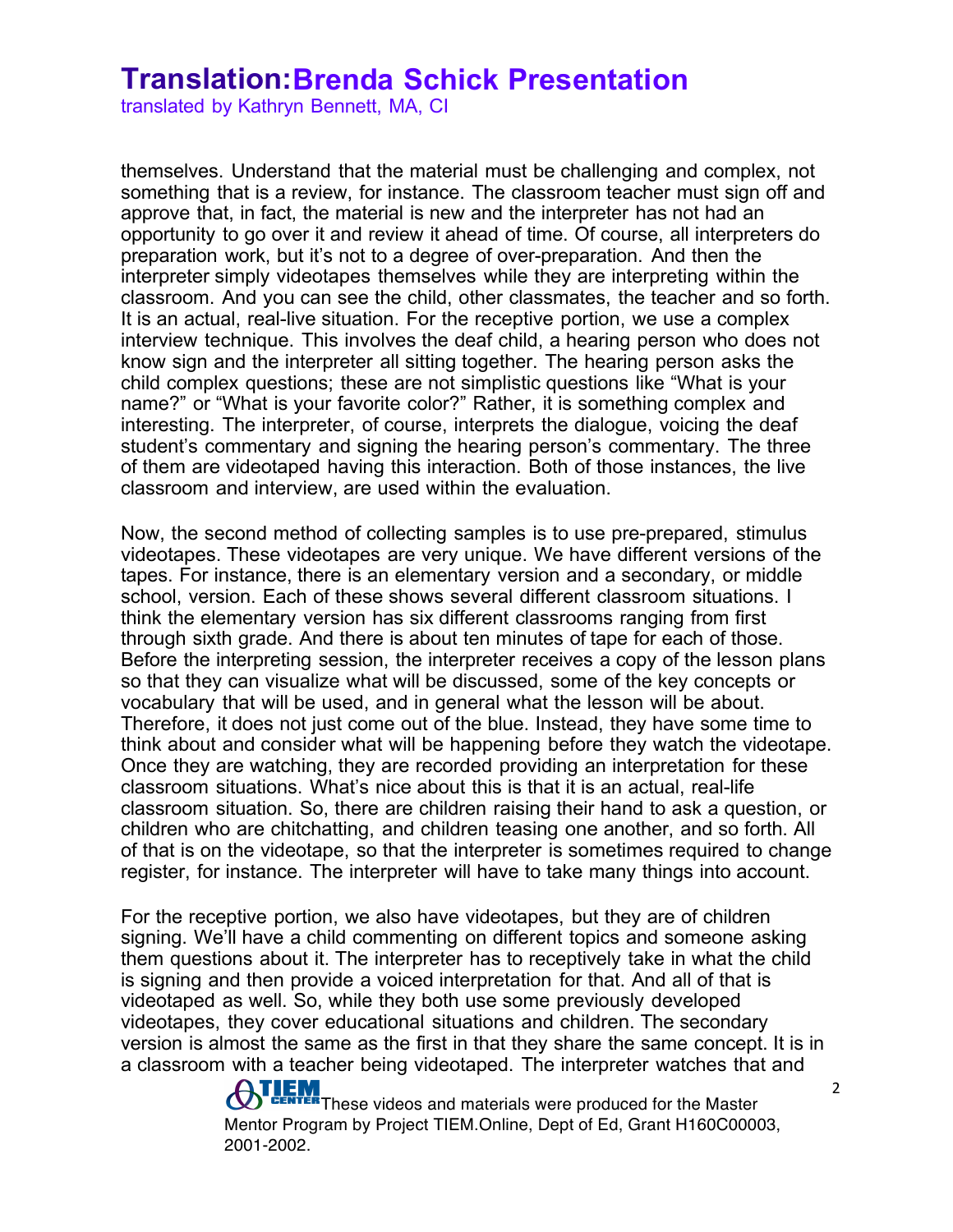translated by Kathryn Bennett, MA, CI

provides a signed interpretation while being recorded on videotape. The receptive portion involves watching an older child being asked questions and signing a response, for which the interpreter is videotaped voicing the commentary. Both videotapes require the interpreter to provide sign-to-voice and voice-to-sign interpretation so that they can both be used in the evaluation.

Now, the live version that we discussed previously is still used quite a bit, but it has some problems associated with it. It is good for diagnostic purposes, but it is a little more problematic when used for certification. For example, the interpreter is self-selecting the lesson and everything that will be videotaped. And that means that the evaluation team has a difficult time predicting what will happen within that classroom. Or if the interpreter, for instance, never uses numbers because the teacher never uses them, how do we know that the interpreter is able to use them effectively? Those types of things definitely make it more difficult.

Our evaluation team always has one deaf person out of the three person team. One person is required to be deaf because we feel that often a deaf person will see the bigger picture. So, because the classroom situation is not captioned, there is no documentation of what the hearing person is actually voicing. Thus, it is hard for the deaf evaluator to fully participate, because they are dependent on the other two team members to fill in what the teacher is saying. That is not the most ideal situation. A third problem with this method is that the classrooms can vary so much in their levels of difficulty. Some of the teachers are speaking extremely quickly, making it difficult to follow. Another teacher might be much more laid back, creating an easier situation for that interpreter. So, using the live version does not ensure an equal level of complexity and difficulty, so that there is an equal playing field. In addition, sometimes an interpreter can prepare too much for the assessment. What I mean by that is that an interpreter can't use skills they don't have. They cannot invent new skills. But, maybe the teacher will give them more materials than is typical. Or the interpreter will have an opportunity to practice at home before hand. And even though it is rare, it does happen. Also, remember that we are having an interview with a real child and sometimes that can also be a problem with the live version.

Often the complexity and the quality of the child's language is actually a function of the interviewer. Perhaps the interviewer asks easy, simplistic questions such as "What is your favorite color?" or "What is your favorite sport?" With those very easy types of questions, not much depth is required in terms of receptive skill or providing an interpretation. It makes it a very easy situation for the interpreter and that can be a problem. Sometimes, the child is low-functioning, doesn't sign much, or signs minimally. For the interpreter, this lessens the requirements of the job because the child is not doing very much. Also, some of the

> **THEM**<br>These videos and materials were produced for the Master Mentor Program by Project TIEM.Online, Dept of Ed, Grant H160C00003, 2001-2002.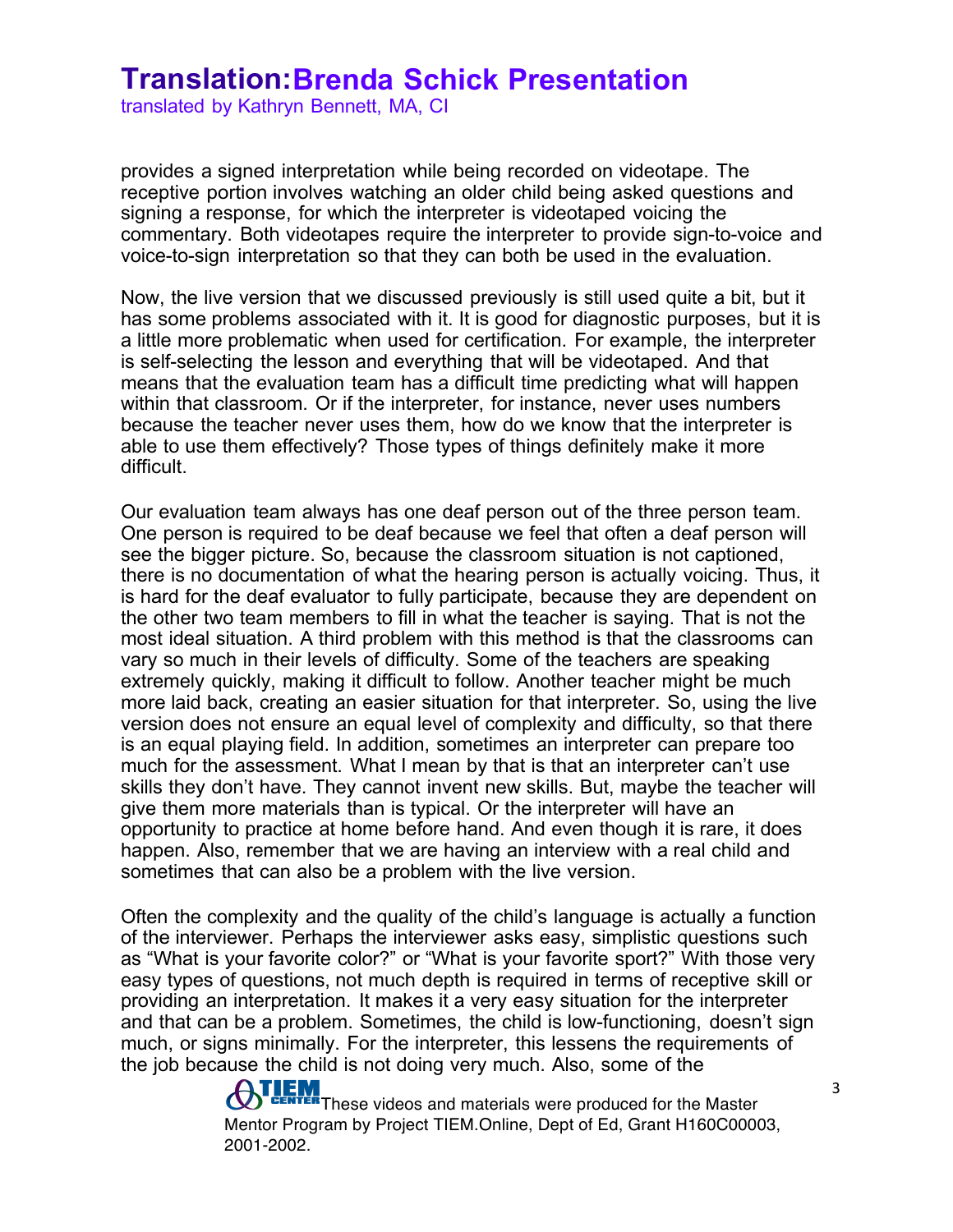translated by Kathryn Bennett, MA, CI

children in classrooms actually use some speech. The interpreter may have become dependent on this in terms of providing a voice interpretation, so that the voicing is not very difficult and doesn't present much of a challenge for the interpreter. And sometimes the interpreter has been with the child for a very long time, perhaps many years. They know that child very well and it makes it easy to voice for that particular child. If they are put in a situation in which they are voicing for a completely different student it would be a different story. So, the fact that they may be too familiar with that one particular child can also be problematic. And I've also seen it happen several times where the interpreter may be struggling with a voice interpretation, so the child adjusts their language to make it much simpler. They know to make it simpler because the interpreter can't handle a more rapid rate or advanced level of signing. The result is that it may make the interpreter look good in terms of the interpretation they provide, but in actuality it is due to an adjustment in the language complexity level. The live version, then, has several potential issues and problems. It is still very functional and useful and shows a lot about that interpreter's skills, but the videotaped version really controls the situation more.

#### **Clip 2. EIPA, cont.**

Now, we have a sample that is ready to be used for evaluation. The evaluation is done using a team of three evaluators, who are all trained using the EIPA method. It requires specific, lengthy, in-depth training in order to observe and rate the performance of an interpreter. Of the three evaluators, one is required to be deaf. Also, their language must match that of the interpreter. For instance, if the interpreter is supposed to be using Signed English, the two hearing evaluators need to be proficient in Signed English. The deaf person does not necessarily need to be proficient in Signed English because they are really functioning in a different role. They are looking for skills and domains that are universal to all sign languages and sign systems.

You will recall that I said the EIPA is often used in different states. When the state establishes the EIPA program, we go in and train people within the local area to be evaluators. The evaluators chosen must already have skills in interpreting prior to being selected, of course. They are trained and then the three team members come together and view and evaluate the videotape. One positive aspect about using a local team is that they are knowledgeable about what the signs look like in that particular area and any regional variations that may exist, and so forth. They are aware of all of that. If we were to send a videotape to evaluators in another state, those people might not be aware of nuances that are particular to a region. There is one other method of evaluation that is a little bit different. Kevin Williams, the co-developer of the EIPA, works for the Boys Town National Research Hospital. Boys Town really established a

> **ATLEM**<br>These videos and materials were produced for the Master Mentor Program by Project TIEM.Online, Dept of Ed, Grant H160C00003, 2001-2002.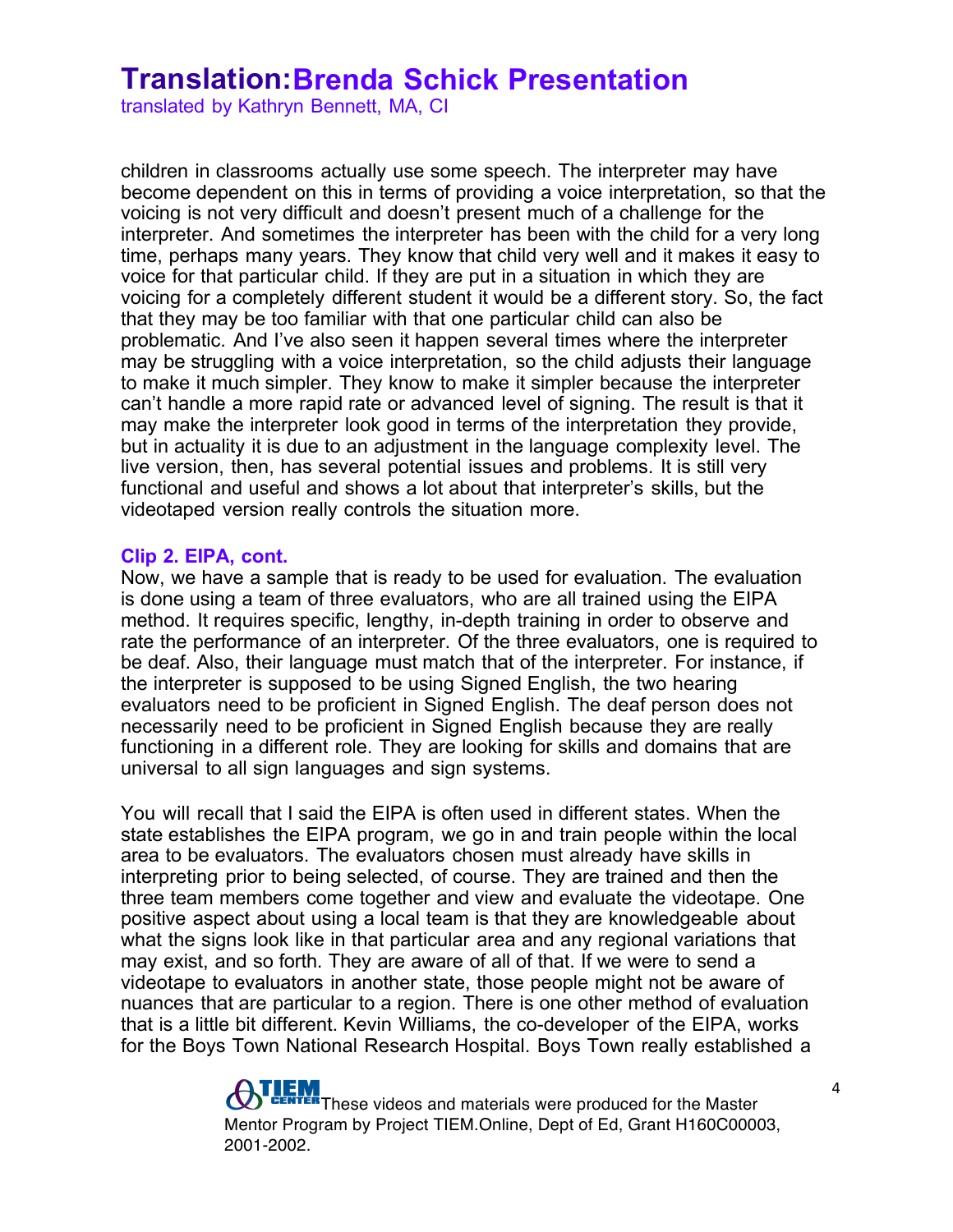translated by Kathryn Bennett, MA, CI

diagnostic center for educational interpreting so that any state, any interpreter, any individual can ask for an evaluation and Boys Town would use their training team for the evaluation. And increasingly, interpreters are having their evaluation done by the Boys Town National Research Hospital Diagnostic Center. During the evaluation, the team uses a specially designed form, which has about forty to forty-five different skill areas. Some examples of skill areas are grammar, use of space, facial expression, eye gaze, fingerspelling, using numbers, and so on and so forth. The team will observe the videotape and looking at each one the areas, will score each skill area. All together, the evaluation takes more than an hour. The score itself involves six different levels. A zero would indicate that no skills whatsoever are present. A one (1) denotes a Beginner. Levels increase to Advanced Beginner (2), Intermediate (3), Advanced Intermediate (4), and finally Advanced (5). The evaluators observe for each area and tabulate them to determine and average for each area. You might be curious about what the results typically look like or the skill level of most interpreters.

I'll summarize for you the published data, which you have in the handouts distributed to you in the form of a table. We have data from fifty-nine (59) interpreters from all over the state of Colorado. The data was collected over three years time. Of those fifty-nine interpreters, more than one half of them were below a 3.5. The state of Colorado has established a score of 3.5 as the very basic minimum. Below that level, you are not eligible to interpret in the public schools. More than half of the educational interpreters, then, didn't have the minimal skills needed to interpret in the classroom. They are still out there interpreting, though. Also, we have data from Kansas, using a different evaluation team. The data from Kansas looked almost identical to that collected in Colorado. Again, more than half of the educational interpreters working in Kansas did not have the minimum skill level. You'll recall that the EIPA has two different versions: live and videotape. In Louisiana, they have done a smaller research study to determine if interpreters receive the same score using each version. They found that with the stimulus video there was almost always a score of one level below the score achieved in the live version. The correlation was 0.94, meaning that it really didn't matter if they used the live or videotaped version of the assessment. We had a valid measure of interpreting skills.

So the question arises, why would there be the discrepancy of one level lower when using the videotaped version. This is due to the fact that in the live version there are not a lot of controls. Any interpreter will perform better if they have some familiarity with the situation, if they know the classroom and the child. So, of course, we can expect that there would be a difference. But, the data shows that consistently the difference is one level. Also in Louisiana, we conducted a study of interpreters who used the elementary videotaped version and those who used the secondary videotaped version. There was a comparison

> **TEM**<br>ENTER These videos and materials were produced for the Master Mentor Program by Project TIEM.Online, Dept of Ed, Grant H160C00003, 2001-2002.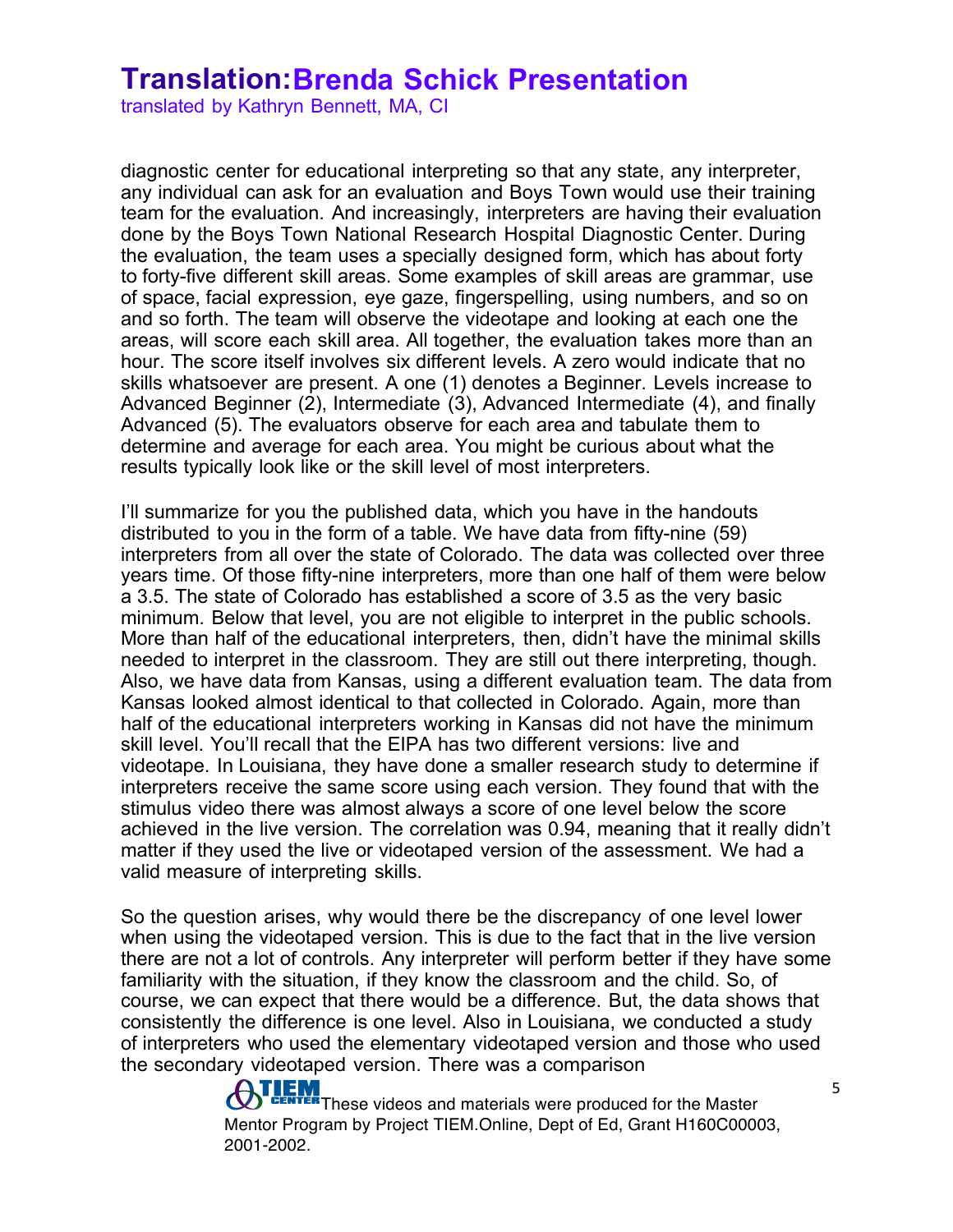translated by Kathryn Bennett, MA, CI

of the scores using those two versions, and we determined that it was almost exactly the same. It didn't matter if the interpreter was interpreting in an elementary setting or a secondary setting. Interpreting in an elementary classroom didn't mean it was easier or make it look like they were improving because they were interpreting at an easier level of material. Both settings are equally difficult because they require the interpreter to use a lot of complex skills regardless of which setting it was. So, the assumption that the scores from the elementary evaluation will always be higher than those from the secondary assessment is not true. They are in actuality the same.

Often, people want to know if we have any psychometric data to show that the EIPA is valid. We do have some data and we are still collecting more. We have same data for inter-rater reliability. To do that involves having two different teams, Team 1 and Team 2, and one interpreter's videotape. Both teams evaluated one interpreter and came up with similar determinations for that interpreter. This means that the assessment has good reliability. We also have data for "test-retest reliability." That involves one interpreter who is evaluated using videotapes and all the regular evaluation materials. At a later date, that interpreter is evaluated again using a different set of tapes and a different evaluation team. The question that is being addressed is whether or not the results will be consistent. Statistics show that the results for the first and the second testing are the same. This means that is you were to test a person one time and test them again later a second time, you could expect to see the same results. The understanding in all of this, the testing and retesting, the levels used, the language complexity involved, etc. are all the same. If you were to change the test from elementary to secondary level, you may see some differences. But, if the test and retest involve the same levels, the same language, the results will be the same. We are still collecting more psychometric data now to create a larger and ever increasing set of data.

#### **Clip 3. Questions for Mentors**

What does one do with an interpreter's EIPA when they have it at hand? What does one look for? What can be known from it? Remember that the EIPA has changed over time. There are several things that you should know when you are looking at that evaluation.

The first consideration is which version of the EIPA you are using. Remember, there are both live and stimulus-videotape versions. You will want to know which one you are working with. This is because, as you'll recall, the data from Louisiana showed us that interpreters who were evaluated using the live version vs. the stimulus-videotape version have a difference of one level in their results. So, for instance, it might be 3.0 with the stimulus-videotape or 4.0 with the live

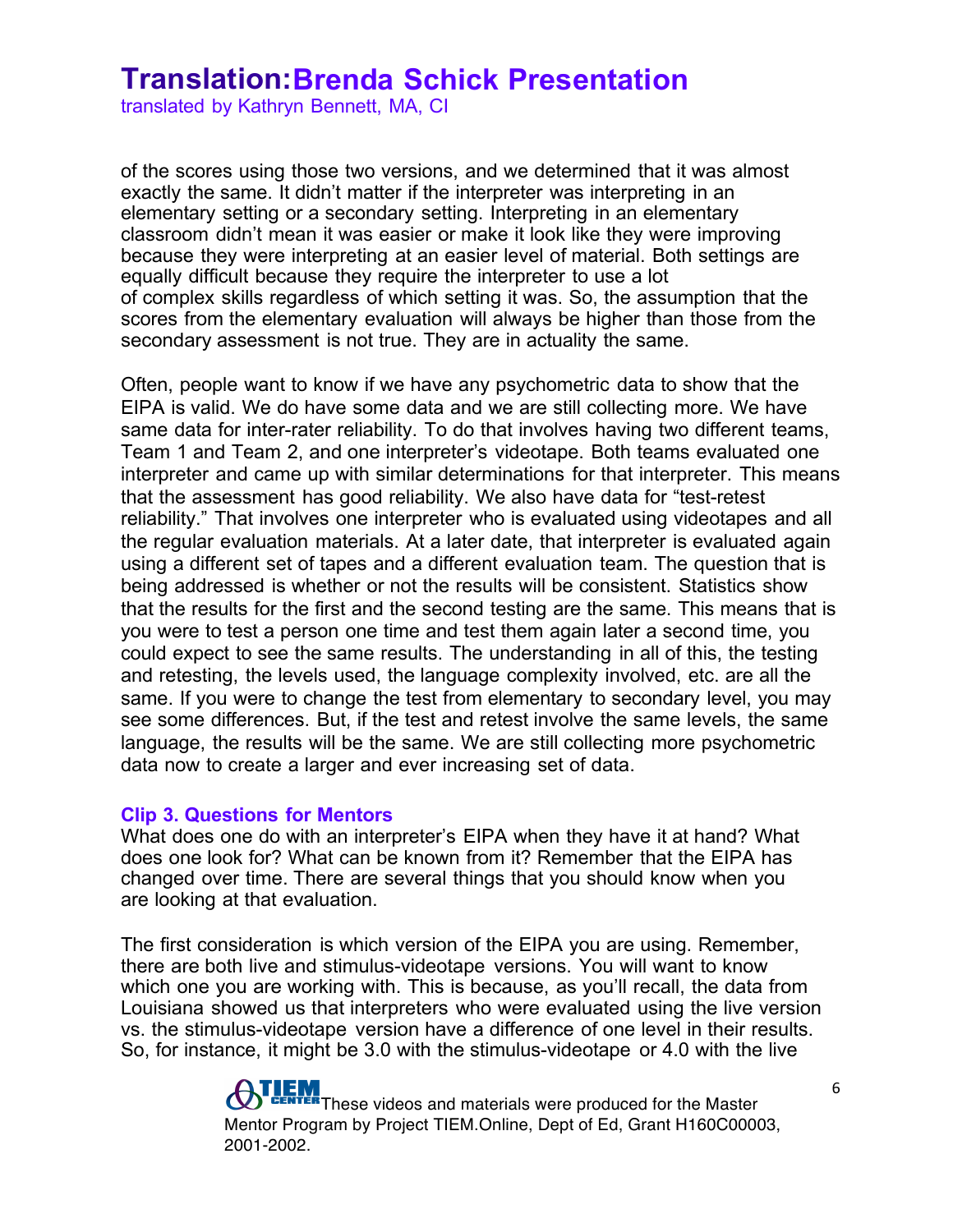translated by Kathryn Bennett, MA, CI

version. Which version of the assessment has been used, then, is extremely important. Also, remember that the disparity between the levels of the two versions has a very high correlation of 0.94. This means that almost 100% of the time, the two different versions will produce a difference in score of one level for all interpreters.

The second question to ask is who is actually providing the supervision and overseeing the testing. Some states are very "informal" and the person responsible for the supervising the system in actuality knows nothing about educational interpreting. They are not familiar with the EIPA and function in more of an administrative role. Maybe the evaluation team is making it very easy and just passing everyone. The administrator who is supervising and overseeing all of this is not aware of it because they don't know the assessment process. It's really important, therefore, to ask and find out who oversaw the qualifications of those involved in the assessment. Some states are very strict and diligent and have very strong evaluation teams. On the other hand, some states, unfortunately, are very informal in how they go about it.

The third thing to consider is whether or not the results come from using the elementary or the high school version. Now, as you'll recall, I explained earlier that it didn't matter which whether it was the elementary or high school version that was used in determining the reliability of the score. The scores are almost identical regardless of which one is used. But, it's important to understand that it can be different for different interpreters. We don't know for a specific interpreter between elementary or secondary what their particular score would be. We don't know if it would be the same or if it would be different. So, if you want an interpreter for a high school position, and you have the EIPA results from an elementary version, you may want to repeat the assessment in order to make an appropriate determination. You may want to evaluate them again. So, you'll want to know which version they were assessed on when looking at their scores.

The fourth consideration is what was used in terms of the language production. Was it sign language or a signed system? Remember the EIPA can be used with any sign language or signed system: ASL, PSE, more of an MCE type system, etc.. It's important for you to know which language or system they were using while they were being evaluated. If you want an interpreter for an ASL position and the interpreter's assessment was done using MCE, that may be a situation where you will want to reevaluate. One can't assume that having scored well using the MCE that it correlates to skills using ASL. That unfortunately is not possible.

> **The Two Secondity Controls and materials were produced for the Master** Mentor Program by Project TIEM.Online, Dept of Ed, Grant H160C00003, 2001-2002.